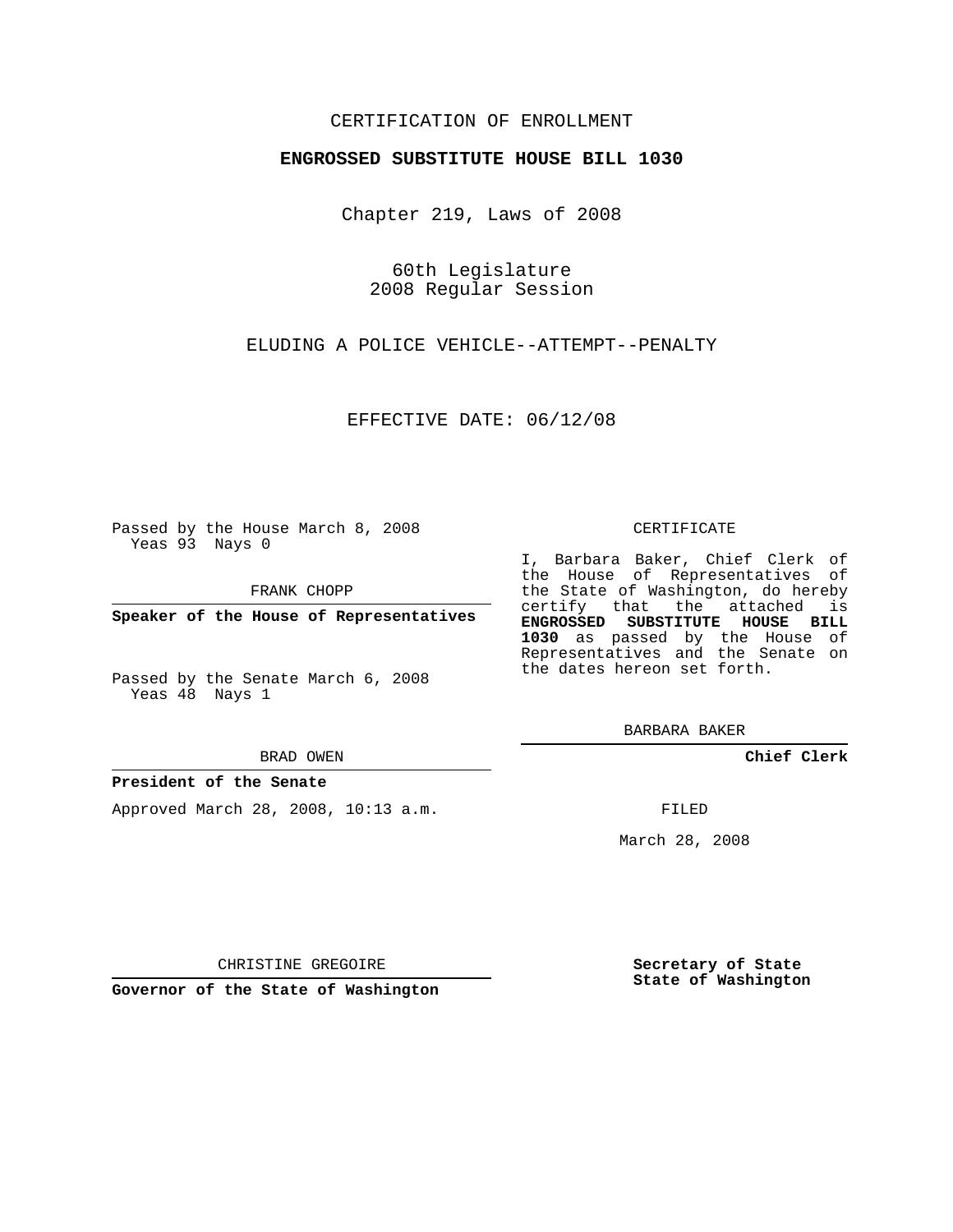# **ENGROSSED SUBSTITUTE HOUSE BILL 1030** \_\_\_\_\_\_\_\_\_\_\_\_\_\_\_\_\_\_\_\_\_\_\_\_\_\_\_\_\_\_\_\_\_\_\_\_\_\_\_\_\_\_\_\_\_

\_\_\_\_\_\_\_\_\_\_\_\_\_\_\_\_\_\_\_\_\_\_\_\_\_\_\_\_\_\_\_\_\_\_\_\_\_\_\_\_\_\_\_\_\_

## AS AMENDED BY THE SENATE

Passed Legislature - 2008 Regular Session

## **State of Washington 60th Legislature 2008 Regular Session**

**By** House Committee on Public Safety & Emergency Preparedness (originally sponsored by Representatives Takko, Lovick, Simpson, Haler, Blake, Campbell, Ross, Skinner, Newhouse, Conway, Morrell, Chandler, McDonald, Rodne, Kristiansen, Wallace, Moeller, VanDeWege, McCune, Williams, Bailey, Warnick, Upthegrove, Alexander and Pearson)

READ FIRST TIME 02/05/07.

 1 AN ACT Relating to the penalty for attempting to elude a police 2 vehicle; amending RCW 9.94A.533; adding a new section to chapter 9.94A 3 RCW; creating a new section; and prescribing penalties.

4 BE IT ENACTED BY THE LEGISLATURE OF THE STATE OF WASHINGTON:

 5 NEW SECTION. **Sec. 1.** This act may be known and cited as the 6 Guillermo "Bobby" Aguilar and Edgar F. Trevino-Mendoza public safety 7 act of 2008.

 8 NEW SECTION. **Sec. 2.** A new section is added to chapter 9.94A RCW 9 to read as follows:

 (1) The prosecuting attorney may file a special allegation of endangerment by eluding in every criminal case involving a charge of attempting to elude a police vehicle under RCW 46.61.024, when sufficient admissible evidence exists, to show that one or more persons other than the defendant or the pursuing law enforcement officer were threatened with physical injury or harm by the actions of the person committing the crime of attempting to elude a police vehicle.

17 (2) In a criminal case in which there has been a special 18 allegation, the state shall prove beyond a reasonable doubt that the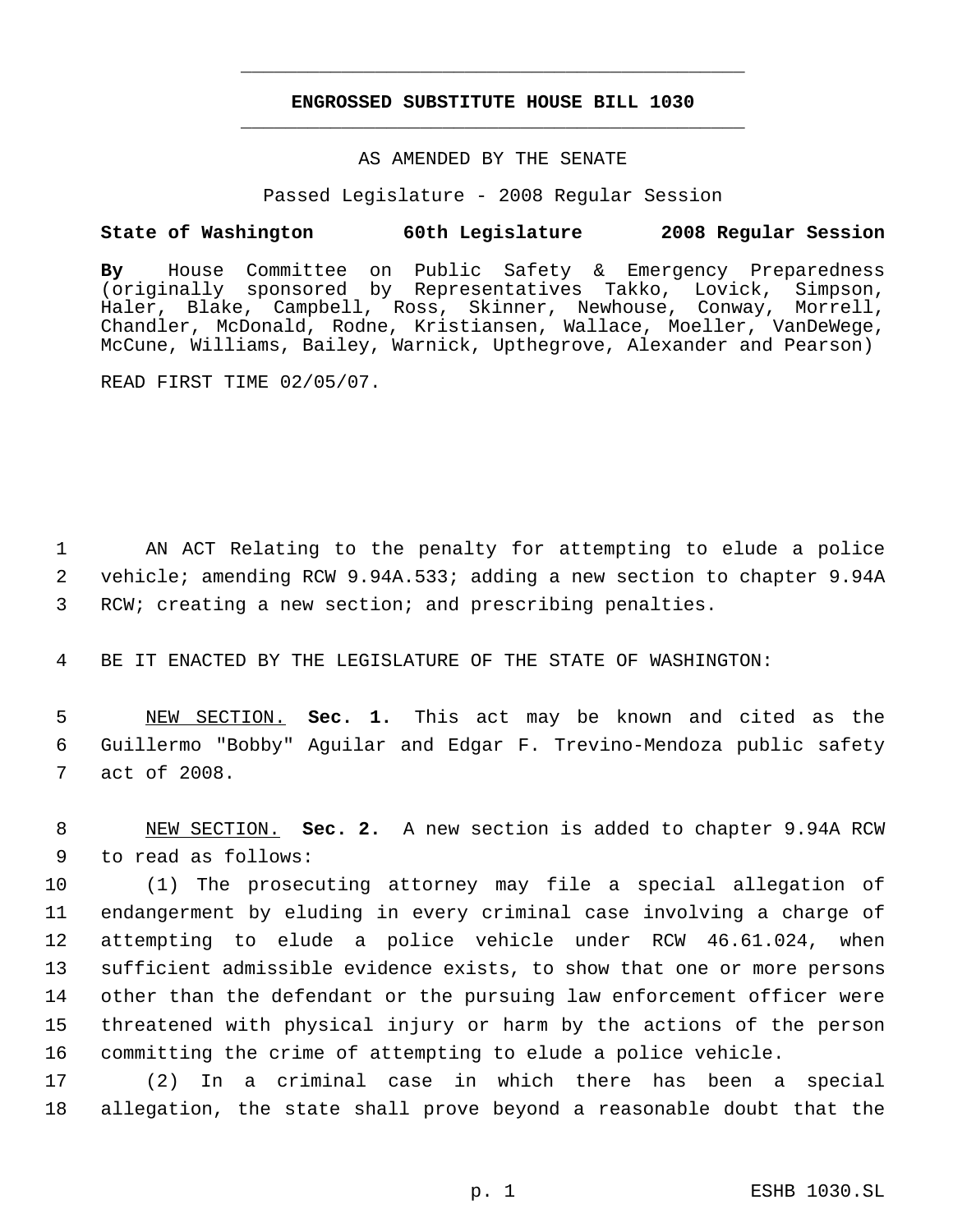accused committed the crime while endangering one or more persons other than the defendant or the pursuing law enforcement officer. The court shall make a finding of fact of whether or not one or more persons other than the defendant or the pursuing law enforcement officer were endangered at the time of the commission of the crime, or if a jury trial is had, the jury shall, if it finds the defendant guilty, also find a special verdict as to whether or not one or more persons other than the defendant or the pursuing law enforcement officer were endangered during the commission of the crime.

 **Sec. 3.** RCW 9.94A.533 and 2007 c 368 s 9 are each amended to read as follows:

 (1) The provisions of this section apply to the standard sentence ranges determined by RCW 9.94A.510 or 9.94A.517.

 (2) For persons convicted of the anticipatory offenses of criminal attempt, solicitation, or conspiracy under chapter 9A.28 RCW, the standard sentence range is determined by locating the sentencing grid sentence range defined by the appropriate offender score and the seriousness level of the completed crime, and multiplying the range by seventy-five percent.

 (3) The following additional times shall be added to the standard sentence range for felony crimes committed after July 23, 1995, if the offender or an accomplice was armed with a firearm as defined in RCW 9.41.010 and the offender is being sentenced for one of the crimes listed in this subsection as eligible for any firearm enhancements based on the classification of the completed felony crime. If the offender is being sentenced for more than one offense, the firearm enhancement or enhancements must be added to the total period of confinement for all offenses, regardless of which underlying offense is subject to a firearm enhancement. If the offender or an accomplice was armed with a firearm as defined in RCW 9.41.010 and the offender is being sentenced for an anticipatory offense under chapter 9A.28 RCW to commit one of the crimes listed in this subsection as eligible for any firearm enhancements, the following additional times shall be added to the standard sentence range determined under subsection (2) of this section based on the felony crime of conviction as classified under RCW 9A.28.020: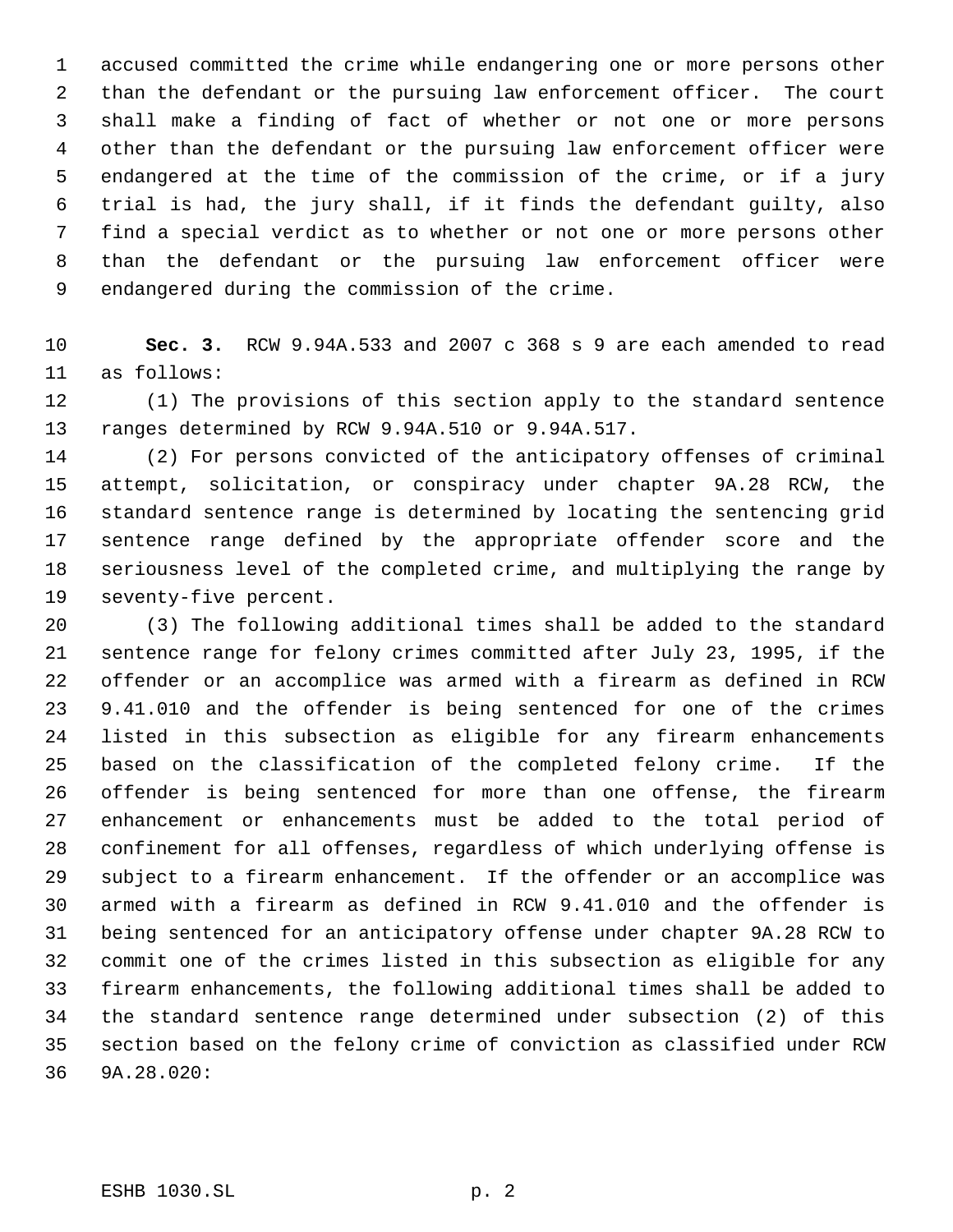(a) Five years for any felony defined under any law as a class A felony or with a statutory maximum sentence of at least twenty years, or both, and not covered under (f) of this subsection;

 (b) Three years for any felony defined under any law as a class B felony or with a statutory maximum sentence of ten years, or both, and not covered under (f) of this subsection;

 (c) Eighteen months for any felony defined under any law as a class C felony or with a statutory maximum sentence of five years, or both, 9 and not covered under (f) of this subsection;

 (d) If the offender is being sentenced for any firearm enhancements under (a), (b), and/or (c) of this subsection and the offender has previously been sentenced for any deadly weapon enhancements after July 23, 1995, under (a), (b), and/or (c) of this subsection or subsection (4)(a), (b), and/or (c) of this section, or both, all firearm enhancements under this subsection shall be twice the amount of the enhancement listed;

 (e) Notwithstanding any other provision of law, all firearm enhancements under this section are mandatory, shall be served in total confinement, and shall run consecutively to all other sentencing provisions, including other firearm or deadly weapon enhancements, for all offenses sentenced under this chapter. However, whether or not a mandatory minimum term has expired, an offender serving a sentence under this subsection may be granted an extraordinary medical placement 24 when authorized under RCW 9.94A.728(4);

 (f) The firearm enhancements in this section shall apply to all felony crimes except the following: Possession of a machine gun, possessing a stolen firearm, drive-by shooting, theft of a firearm, unlawful possession of a firearm in the first and second degree, and use of a machine gun in a felony;

 (g) If the standard sentence range under this section exceeds the statutory maximum sentence for the offense, the statutory maximum sentence shall be the presumptive sentence unless the offender is a persistent offender. If the addition of a firearm enhancement increases the sentence so that it would exceed the statutory maximum for the offense, the portion of the sentence representing the enhancement may not be reduced.

 (4) The following additional times shall be added to the standard sentence range for felony crimes committed after July 23, 1995, if the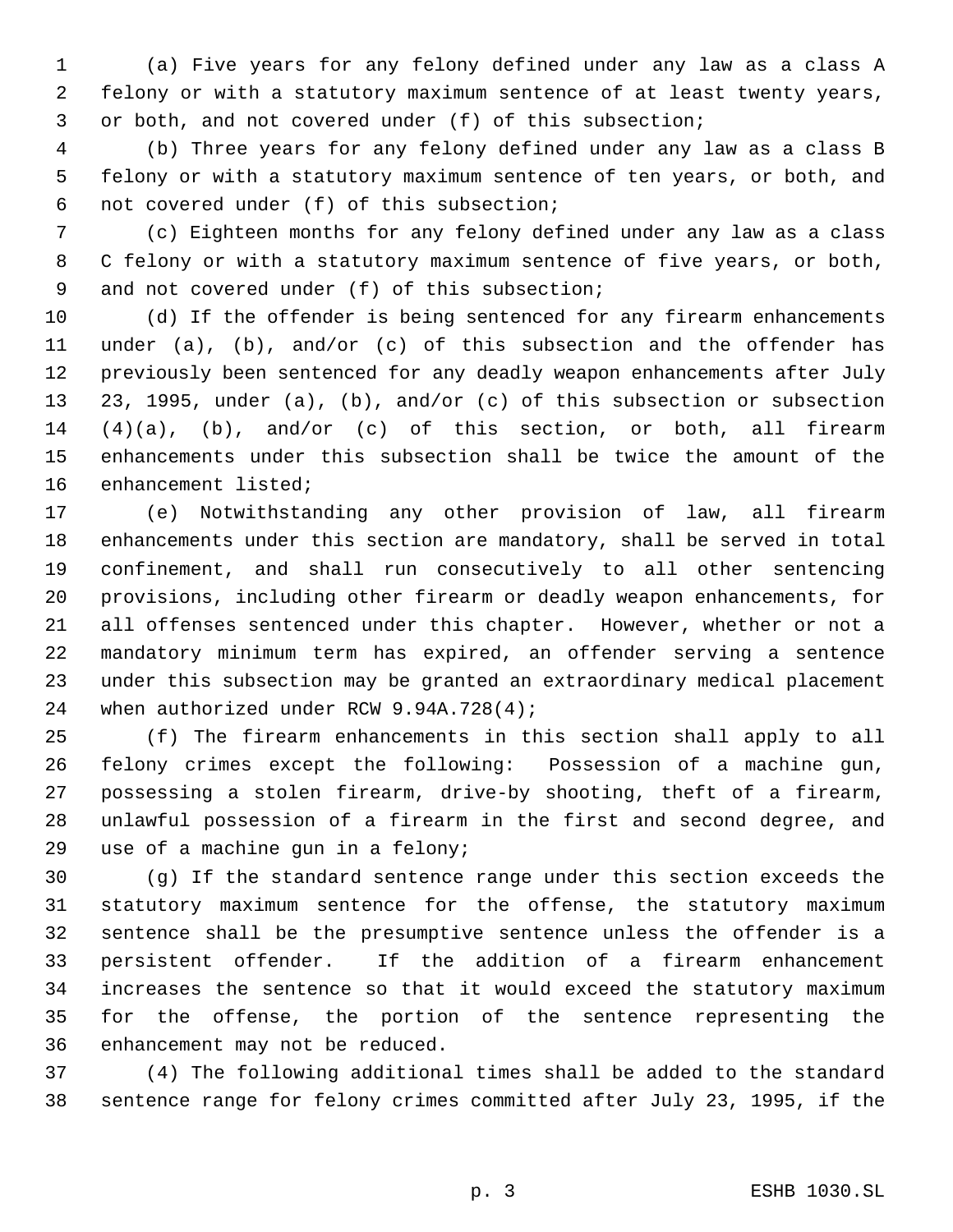offender or an accomplice was armed with a deadly weapon other than a firearm as defined in RCW 9.41.010 and the offender is being sentenced for one of the crimes listed in this subsection as eligible for any deadly weapon enhancements based on the classification of the completed felony crime. If the offender is being sentenced for more than one offense, the deadly weapon enhancement or enhancements must be added to the total period of confinement for all offenses, regardless of which underlying offense is subject to a deadly weapon enhancement. If the offender or an accomplice was armed with a deadly weapon other than a firearm as defined in RCW 9.41.010 and the offender is being sentenced for an anticipatory offense under chapter 9A.28 RCW to commit one of the crimes listed in this subsection as eligible for any deadly weapon enhancements, the following additional times shall be added to the standard sentence range determined under subsection (2) of this section based on the felony crime of conviction as classified under RCW 9A.28.020:

 (a) Two years for any felony defined under any law as a class A felony or with a statutory maximum sentence of at least twenty years, or both, and not covered under (f) of this subsection;

 (b) One year for any felony defined under any law as a class B felony or with a statutory maximum sentence of ten years, or both, and 22 not covered under (f) of this subsection;

 (c) Six months for any felony defined under any law as a class C felony or with a statutory maximum sentence of five years, or both, and not covered under (f) of this subsection;

 (d) If the offender is being sentenced under (a), (b), and/or (c) of this subsection for any deadly weapon enhancements and the offender has previously been sentenced for any deadly weapon enhancements after July 23, 1995, under (a), (b), and/or (c) of this subsection or subsection (3)(a), (b), and/or (c) of this section, or both, all deadly weapon enhancements under this subsection shall be twice the amount of the enhancement listed;

 (e) Notwithstanding any other provision of law, all deadly weapon enhancements under this section are mandatory, shall be served in total confinement, and shall run consecutively to all other sentencing provisions, including other firearm or deadly weapon enhancements, for all offenses sentenced under this chapter. However, whether or not a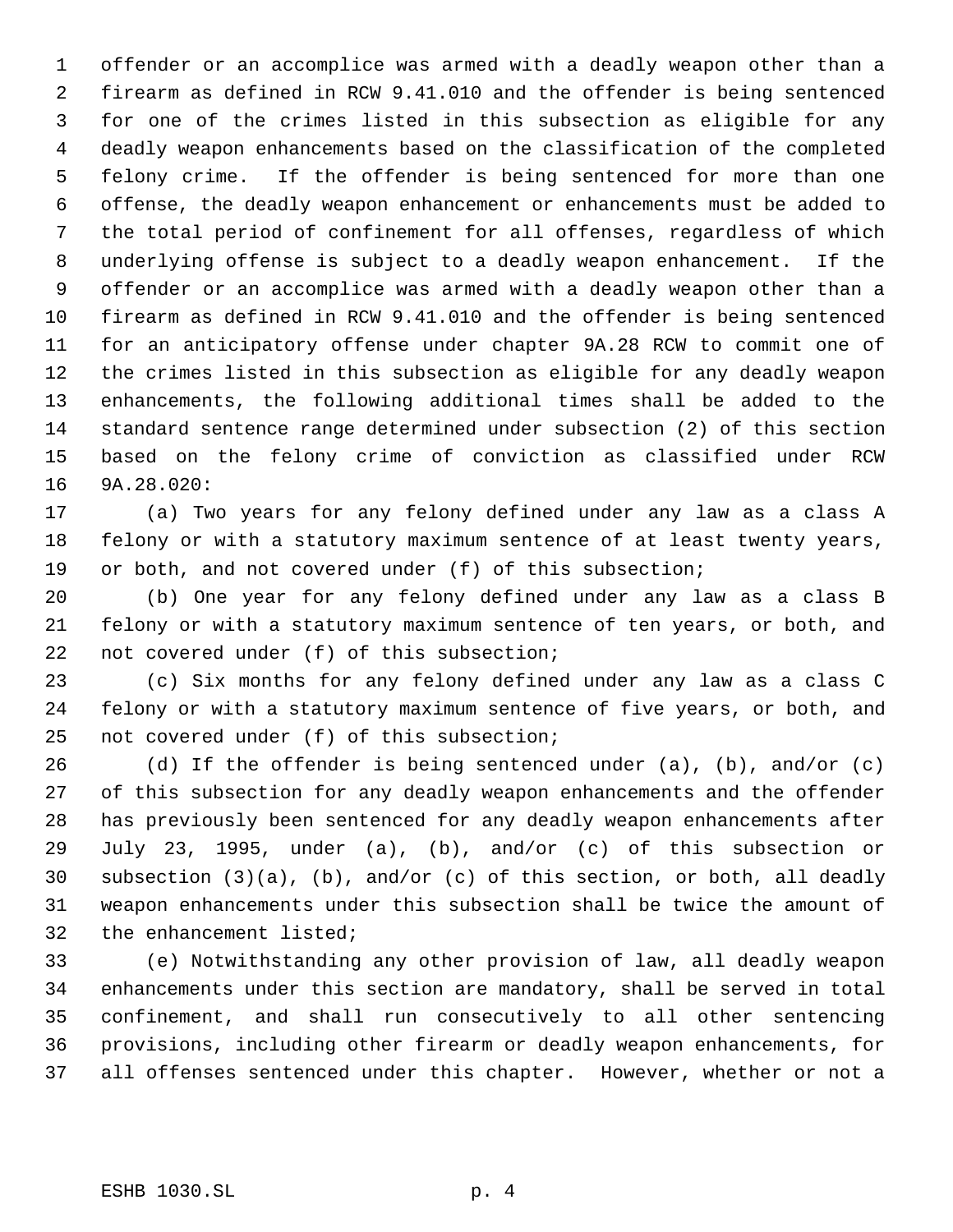mandatory minimum term has expired, an offender serving a sentence under this subsection may be granted an extraordinary medical placement when authorized under RCW 9.94A.728(4);

 (f) The deadly weapon enhancements in this section shall apply to all felony crimes except the following: Possession of a machine gun, possessing a stolen firearm, drive-by shooting, theft of a firearm, unlawful possession of a firearm in the first and second degree, and use of a machine gun in a felony;

 (g) If the standard sentence range under this section exceeds the statutory maximum sentence for the offense, the statutory maximum sentence shall be the presumptive sentence unless the offender is a persistent offender. If the addition of a deadly weapon enhancement increases the sentence so that it would exceed the statutory maximum for the offense, the portion of the sentence representing the enhancement may not be reduced.

 (5) The following additional times shall be added to the standard sentence range if the offender or an accomplice committed the offense while in a county jail or state correctional facility and the offender is being sentenced for one of the crimes listed in this subsection. If the offender or an accomplice committed one of the crimes listed in this subsection while in a county jail or state correctional facility, and the offender is being sentenced for an anticipatory offense under chapter 9A.28 RCW to commit one of the crimes listed in this subsection, the following additional times shall be added to the standard sentence range determined under subsection (2) of this section:

 (a) Eighteen months for offenses committed under RCW 69.50.401(2) (a) or (b) or 69.50.410;

 (b) Fifteen months for offenses committed under RCW 69.50.401(2) (c), (d), or (e);

(c) Twelve months for offenses committed under RCW 69.50.4013.

 For the purposes of this subsection, all of the real property of a state correctional facility or county jail shall be deemed to be part of that facility or county jail.

 (6) An additional twenty-four months shall be added to the standard sentence range for any ranked offense involving a violation of chapter 69.50 RCW if the offense was also a violation of RCW 69.50.435 or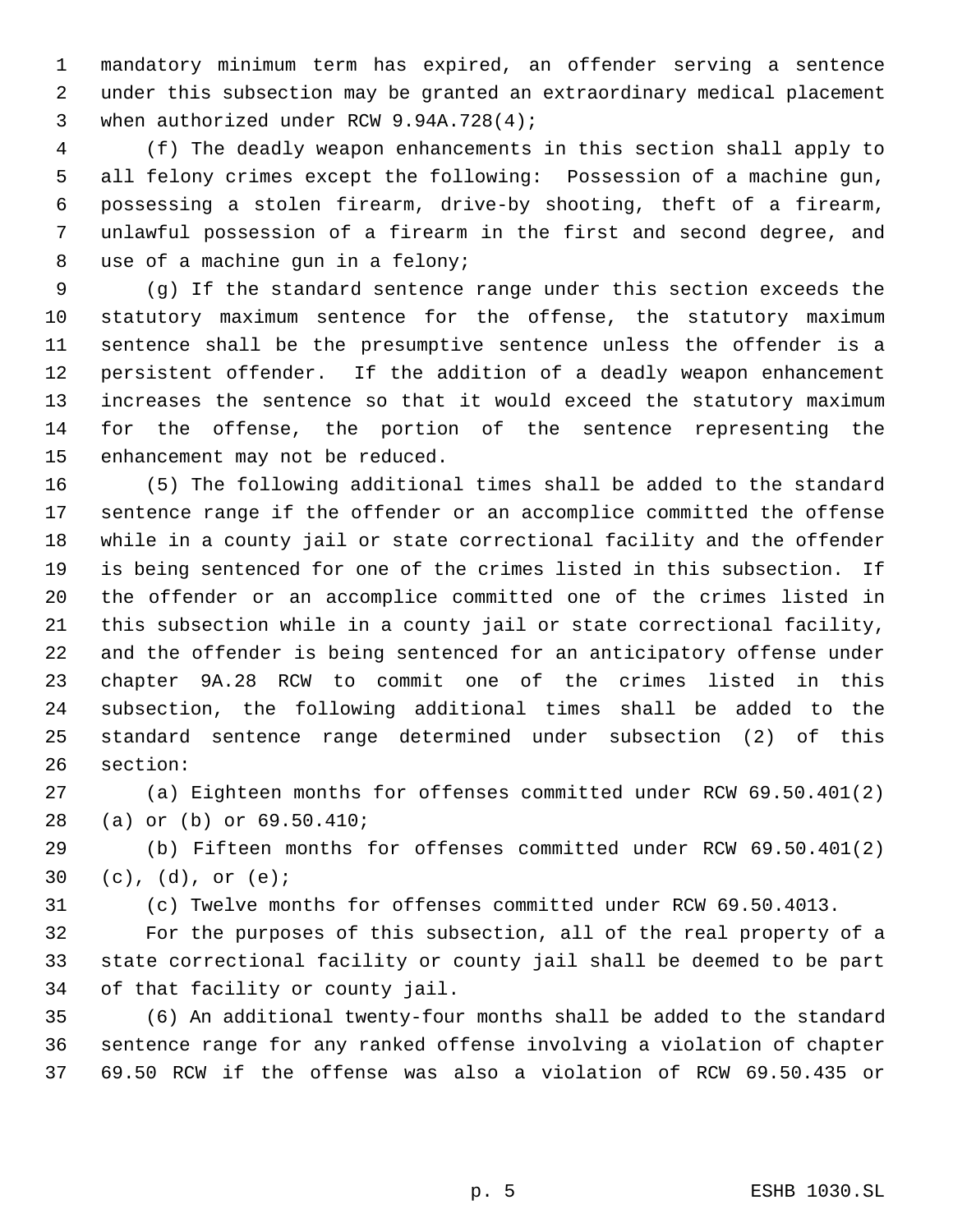9.94A.605. All enhancements under this subsection shall run consecutively to all other sentencing provisions, for all offenses sentenced under this chapter.

 (7) An additional two years shall be added to the standard sentence range for vehicular homicide committed while under the influence of intoxicating liquor or any drug as defined by RCW 46.61.502 for each prior offense as defined in RCW 46.61.5055.

 (8)(a) The following additional times shall be added to the standard sentence range for felony crimes committed on or after July 1, 2006, if the offense was committed with sexual motivation, as that term is defined in RCW 9.94A.030. If the offender is being sentenced for more than one offense, the sexual motivation enhancement must be added to the total period of total confinement for all offenses, regardless of which underlying offense is subject to a sexual motivation enhancement. If the offender committed the offense with sexual motivation and the offender is being sentenced for an anticipatory offense under chapter 9A.28 RCW, the following additional times shall be added to the standard sentence range determined under subsection (2) of this section based on the felony crime of conviction as classified under RCW 9A.28.020:

 (i) Two years for any felony defined under the law as a class A felony or with a statutory maximum sentence of at least twenty years, or both;

 (ii) Eighteen months for any felony defined under any law as a class B felony or with a statutory maximum sentence of ten years, or both;

 (iii) One year for any felony defined under any law as a class C felony or with a statutory maximum sentence of five years, or both;

 (iv) If the offender is being sentenced for any sexual motivation enhancements under (i), (ii), and/or (iii) of this subsection and the offender has previously been sentenced for any sexual motivation enhancements on or after July 1, 2006, under (i), (ii), and/or (iii) of this subsection, all sexual motivation enhancements under this subsection shall be twice the amount of the enhancement listed;

 (b) Notwithstanding any other provision of law, all sexual motivation enhancements under this subsection are mandatory, shall be served in total confinement, and shall run consecutively to all other sentencing provisions, including other sexual motivation enhancements,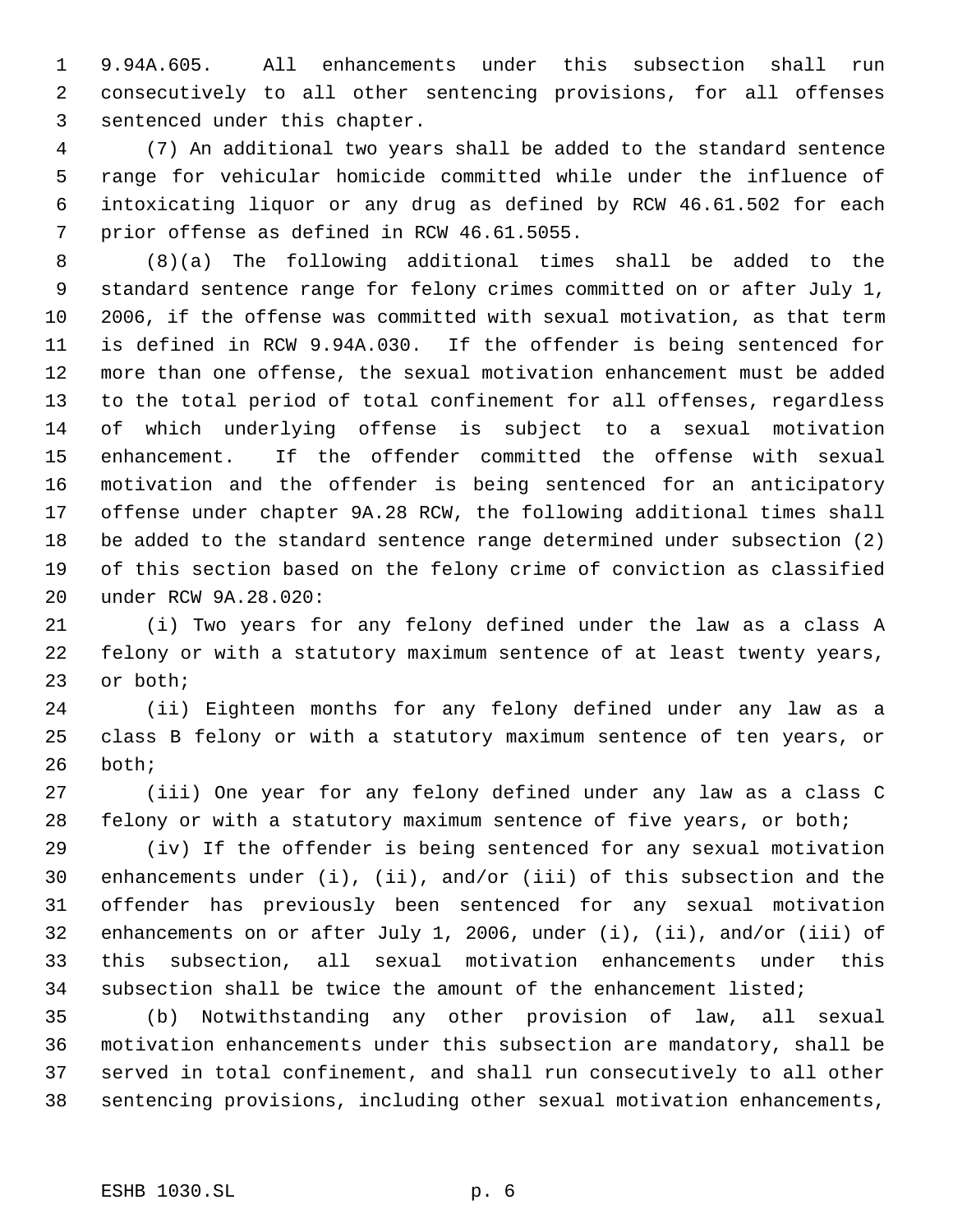for all offenses sentenced under this chapter. However, whether or not a mandatory minimum term has expired, an offender serving a sentence under this subsection may be granted an extraordinary medical placement 4 when authorized under RCW 9.94A.728(4);

 (c) The sexual motivation enhancements in this subsection apply to all felony crimes;

 (d) If the standard sentence range under this subsection exceeds the statutory maximum sentence for the offense, the statutory maximum sentence shall be the presumptive sentence unless the offender is a persistent offender. If the addition of a sexual motivation enhancement increases the sentence so that it would exceed the statutory maximum for the offense, the portion of the sentence 13 representing the enhancement may not be reduced;

 (e) The portion of the total confinement sentence which the offender must serve under this subsection shall be calculated before 16 any earned early release time is credited to the offender;

 (f) Nothing in this subsection prevents a sentencing court from imposing a sentence outside the standard sentence range pursuant to RCW 9.94A.535.

 (9) An additional one-year enhancement shall be added to the standard sentence range for the felony crimes of RCW 9A.44.073, 9A.44.076, 9A.44.079, 9A.44.083, 9A.44.086, or 9A.44.089 committed on or after July 22, 2007, if the offender engaged, agreed, or offered to engage the victim in the sexual conduct in return for a fee. If the offender is being sentenced for more than one offense, the one-year enhancement must be added to the total period of total confinement for all offenses, regardless of which underlying offense is subject to the enhancement. If the offender is being sentenced for an anticipatory offense for the felony crimes of RCW 9A.44.073, 9A.44.076, 9A.44.079, 9A.44.083, 9A.44.086, or 9A.44.089, and the offender attempted, solicited another, or conspired to engage, agree, or offer to engage 32 the victim in  $((+the+)$ ) the sexual conduct in return for a fee, an additional one-year enhancement shall be added to the standard sentence range determined under subsection (2) of this section. For purposes of this subsection, "sexual conduct" means sexual intercourse or sexual contact, both as defined in chapter 9A.44 RCW.

 (10) An additional twelve months and one day shall be added to the standard sentence range for a conviction of attempting to elude a